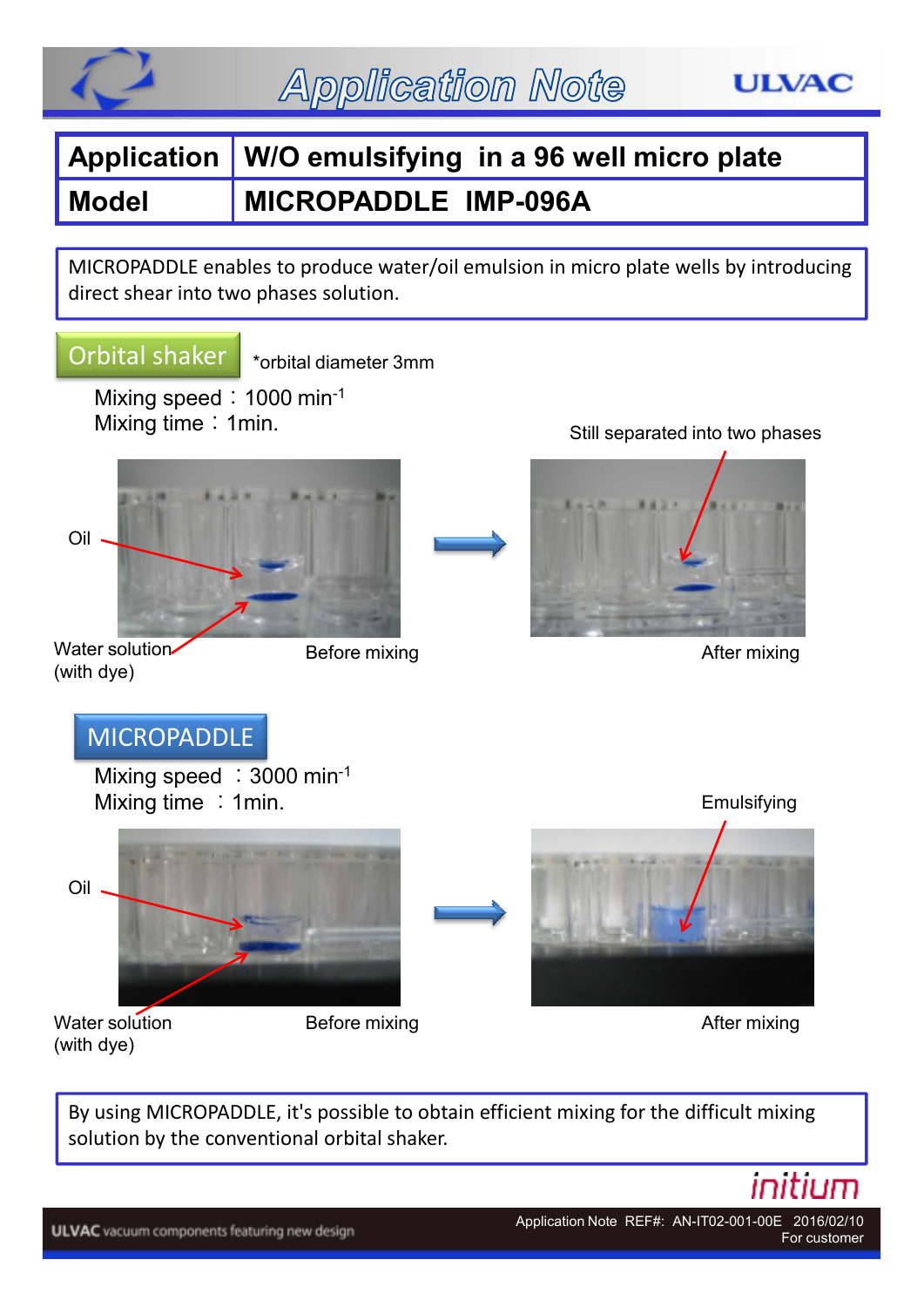

**Application Note** 

### **Application Highly precise ELISA by using MICROPADDLE**

#### **Model MICROPADDLE IMP-096A**

MICROPADDLE enables to shorten antibody binding time by highly efficient mixing. In contrast with the orbital shaker, gentle and efficient paddle mixing without fluctuation of air-water interface can reduce background noise of ELISA.

[Experimental protocol]

- 1. Antigen binding; HSA 100ug/mL in PBS 30min
- 2. Blocking; 0.2%BSA-PBS 30min
- 3. Primary antibody; 10 ng/mL anti HSA antibody in 0.2%BSA-PBS 30min
	- 4. Wash; 0.05% Tween20 wash x 4
	- 5. Secondary antibody; 100 ng/mL mouse anti H/L antibody in PBS
	- 6. Wash; 0.05% Tween20 wash x 5
	- 7. Substrate; 50uL OPD solution (1tab/10mL)

Effect of mixing method in the standard curve of antibody detection



|                       | Slope | Standard<br>deviation | Sensitivity (Limit of Detection)         |
|-----------------------|-------|-----------------------|------------------------------------------|
| <b>MICROPADDLE</b>    | ⊚     | ◎                     | $\circled{0}$ (0.19 ngm <sup>[-1</sup> ) |
| <b>Orbital Shaker</b> | ⊚     |                       | $\triangle$ (1.2 ngml <sup>-1</sup> )    |
| No mixing             |       | $\circledcirc$        |                                          |

MICROPADDLE promotes antibody binding reaction, which enables to obtain good slope of standard curve. Moreover, highly efficient mixing with low background noise enables to lower limit of detection.

## initium